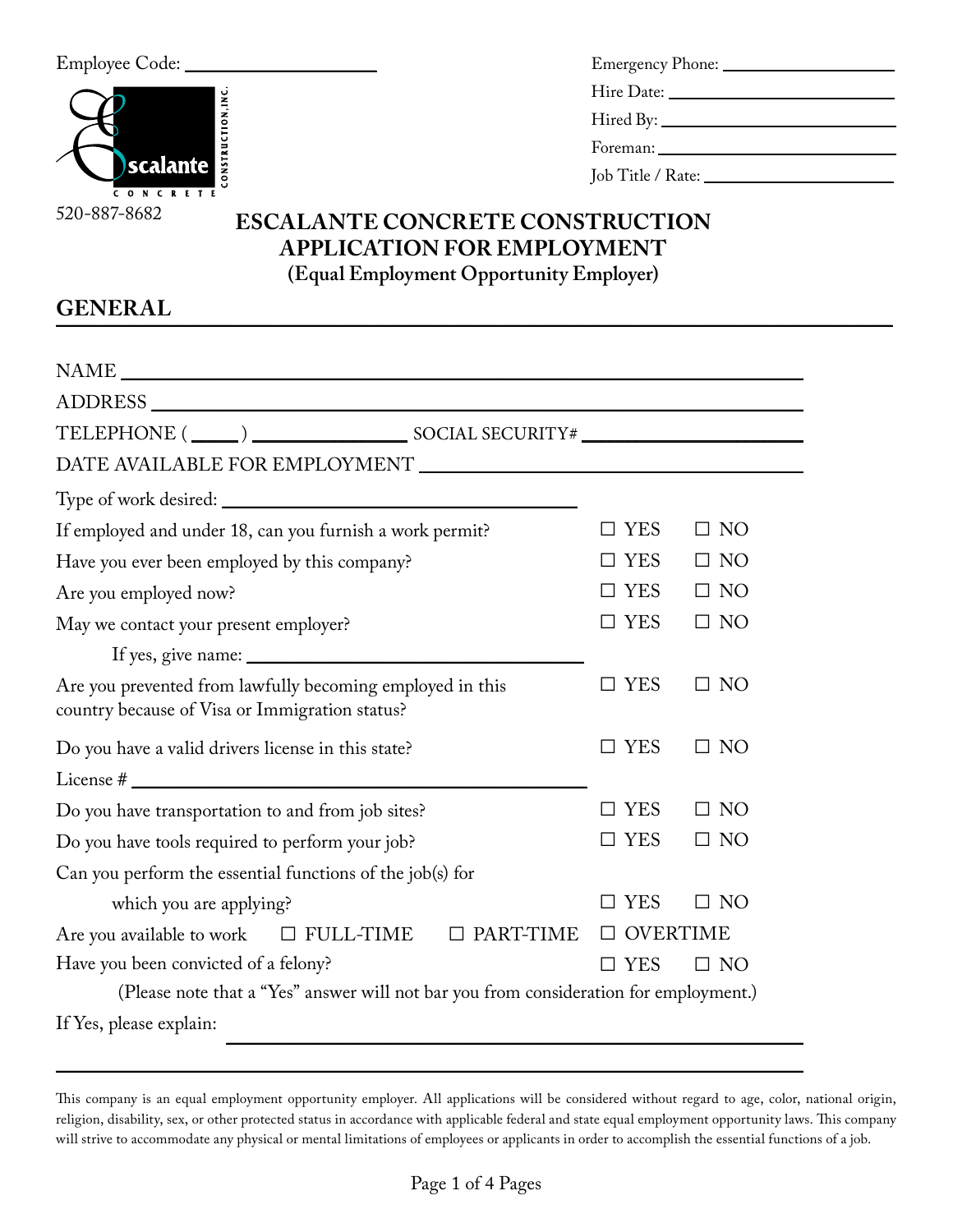| <b>EDUCATION</b>                 |                                                                                     |                                                                     |                                                           |                                                               |
|----------------------------------|-------------------------------------------------------------------------------------|---------------------------------------------------------------------|-----------------------------------------------------------|---------------------------------------------------------------|
|                                  | <b>ELEMENTARY</b>                                                                   | <b>HIGH</b>                                                         | <b>COLLEGE</b>                                            | <b>GRADATE</b>                                                |
| <b>SCHOOL</b><br><b>NAME</b>     |                                                                                     |                                                                     |                                                           |                                                               |
| <b>YEARS</b><br><b>COMPLETED</b> | $\left[8\right]$<br>7<br>$\left(5\right)$<br>$\left( 6\right)$<br>$\left( 4\right)$ | (10)<br>$\left( \mathbf{9}\right)$<br>$\left(12\right)$<br>$(1\,1)$ | $3^{\circ}$<br>$\left( 4\right)$<br>$\left(2\right)$<br>1 | $\mathbf{2}^{\mathsf{c}}$<br>$\overline{3}$<br>$\overline{4}$ |
| <b>COURSE OF</b><br><b>STUDY</b> |                                                                                     |                                                                     |                                                           |                                                               |

# **SPECIAL SKILLS, QUALIFICATIONS AND CONSIDERATIONS:**

Summarize special skills and qualifications, volunteer activities, military experience, employment or other activities related to the job you are seeking:

 $\mathcal{L} = \{ \mathcal{L} = \{ \mathcal{L} = \mathcal{L} \} \cup \{ \mathcal{L} = \{ \mathcal{L} = \mathcal{L} \} \cup \{ \mathcal{L} = \{ \mathcal{L} = \mathcal{L} \} \cup \{ \mathcal{L} = \{ \mathcal{L} = \mathcal{L} \} \cup \{ \mathcal{L} = \{ \mathcal{L} = \mathcal{L} \} \cup \{ \mathcal{L} = \{ \mathcal{L} = \mathcal{L} \} \cup \{ \mathcal{L} = \{ \mathcal{L} = \mathcal{L} \} \cup \{ \mathcal{L} = \{ \mathcal{L}$ 

\_\_\_\_\_\_\_\_\_\_\_\_\_\_\_\_\_\_\_\_\_\_\_\_\_\_\_\_\_\_\_\_\_\_\_\_\_\_\_\_\_\_\_\_\_\_\_\_\_\_\_\_\_\_\_\_\_\_\_\_\_\_\_\_\_\_\_\_\_\_\_\_\_\_\_\_\_\_\_\_\_\_\_\_\_\_\_\_\_\_\_\_

#### **REFERENCES:**

List three (3) non-relatives who are familiar with your qualifications and actual work history and ability.

| Name | Occupation/Relationship | Years Known | Telephone |
|------|-------------------------|-------------|-----------|
|      |                         |             |           |
| າ    |                         |             |           |
| 3.   |                         |             |           |

# **EMPLOYMENT EXPERIENCE:**

Start with your present or last job. List your last four (4) jobs in order Do not omit any job.

| Employer                                | Supervisor s Name                             |  |
|-----------------------------------------|-----------------------------------------------|--|
| Address                                 | Your Job Position<br>Employed from<br>(mo/yr) |  |
| Telephone Number                        | (mo/yr)                                       |  |
| Your Salary: Starting / Ending          | Duties                                        |  |
| What did you like most about your job?  |                                               |  |
| What did you like least about your job? |                                               |  |
|                                         |                                               |  |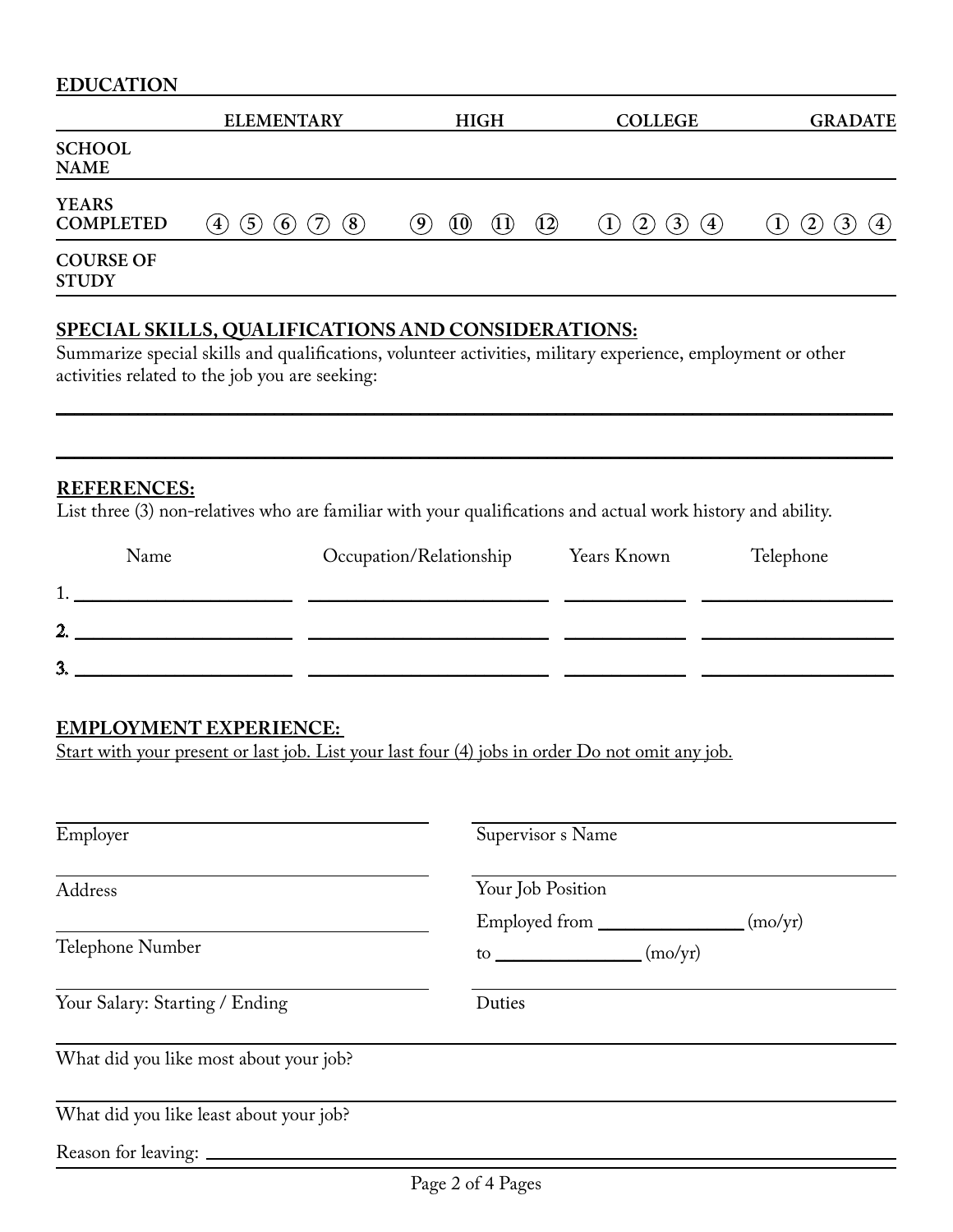| Employer                                | Supervisor s Name                                                |  |
|-----------------------------------------|------------------------------------------------------------------|--|
| Address                                 | Your Job Position                                                |  |
|                                         | Employed from _________________ (mo/yr)                          |  |
| Telephone Number                        | to $\_\_\_\_\_\_\_\_\_\_\_\_$                                    |  |
| Your Salary: Starting / Ending          | Duties                                                           |  |
| What did you like most about your job?  |                                                                  |  |
| What did you like least about your job? |                                                                  |  |
|                                         |                                                                  |  |
| Employer                                | Supervisor s Name                                                |  |
| Address                                 | Your Job Position                                                |  |
|                                         | Employed from _________________ (mo/yr)                          |  |
| Telephone Number                        | to $\frac{1}{\sqrt{1-\frac{1}{2}}\cos\left(\frac{1}{2}x\right)}$ |  |
| Your Salary: Starting / Ending          | Duties                                                           |  |
| What did you like most about your job?  |                                                                  |  |
| What did you like least about your job? |                                                                  |  |
|                                         |                                                                  |  |
| Employer                                | Supervisor s Name                                                |  |
| Address                                 | Your Job Position                                                |  |
|                                         | Employed from _________________(mo/yr)                           |  |
| Telephone Number                        | $to$ (mo/yr)                                                     |  |
| Your Salary: Starting / Ending          | Duties                                                           |  |
| What did you like most about your job?  |                                                                  |  |
| What did you like least about your job? |                                                                  |  |
| Reason for leaving:                     |                                                                  |  |